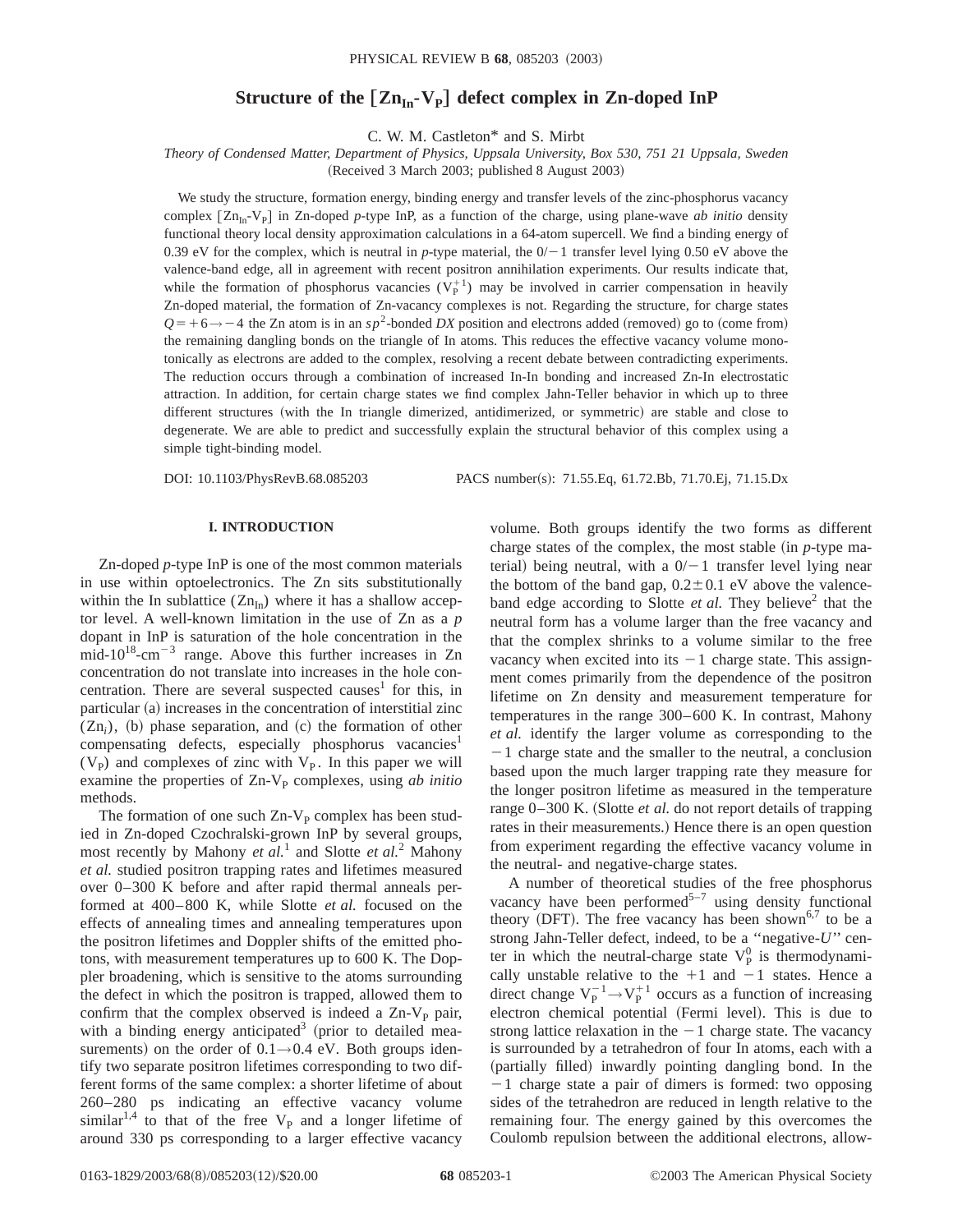ing two electrons to be transferred onto the vacancy simultaneously.

In this paper we present what is, to our knowledge, the first *ab initio*<sup>19</sup> theoretical study of the  $[Zn_{In}-V_{P}]$  complex, which we propose to be that observed in positron annihilation experiments. We will first describe the method in Sec. II. We will then report detailed results for the geometry and vacancy volume of the complex, both for the ground-state structures and for various metastable structures in Sec. III, followed by a description of how these vary with changes in the charge state of the complex in Sec. IV. In Sec. V we will also propose a simple tight-binding model which is able to predict almost all of the structural properties which we find. Finally, in Sec. VI we will conclude, relating our results to those from position annihilation and the issue of Zn compensation.

# **II. CALCULATIONAL DETAILS**

We use plane-wave *ab initio* DFT (Ref. 8) within the local density approximation (LDA) together with ultrasoft pseudopotentials.<sup>9,10</sup> Calculations are performed using the VASP code.11 Before doing calculations involving defects we first optimize the lattice parameter subject to the LDA. We find a value of 5.827 Å, compared to 5.869 Å experimentally, giving us a band gap of 0.667 eV, compared to 1.344 eV in experiment.

For defect calculations we use a 64-atom simple cubic supercell and allow all atoms not located on the surface of the cell to relax. This restriction is included to truncate the (spurious) elastic interactions between adjacent supercells. No restrictions are placed upon the symmetry of the relaxations. When calculating total energies of supercells containing charged defects we also include a uniform neutralizing background charge. The key quantity is the formation energy of the defect,  $E_d$ , defined<sup>12</sup> as

$$
E_d = E^T (\text{defect}^Q) - E^T (\text{bulk}) + \sum_i \mu_i n_i + Q(e_v + e_f),
$$
\n(1)

where  $E^T$ (defect<sup>Q</sup>) and  $E^T$ (bulk) are the total energy of the InP supercell with and without the charge *Q* defect. Both are calculated with the same values of the plane-wave cutoff, **k**-point grid, etc. in order to make use of the cancellation of errors. The defect is formed by adding (removing)  $n_i$  atoms, each with chemical potential  $\mu_i$ , and by adding (-Q) electrons, whose chemical potential  $e_f$  is measured from the valence-band edge  $e<sub>v</sub>$ . We then adjust the various calculational parameters to converge  $E_d$ . We find that it is sufficient to use pseudopotentials in which Zn *d* electrons are treated as valence electrons but In *d* electrons are left in the core. We find that a plane-wave cutoff energy of 200 eV is enough to converge  $E_d$  to  $O(0.01 \text{ eV})$ . Real-space projection operators are used, with the cutoff again chosen to give errors below *O*(0.01 eV).

The **k**-point convergence is more interesting, since we find different convergence behavior for the electronic and structural contributions to the formation energy  $E_d(K)$ ,

TABLE I. Comparison of the **k**-point convergence of the electronic and structural contributions to the formation energy  $E_d$ . Convergence of the electronic contributions is given by the change  $\Delta^{UR}(N-M)$  in the unrelaxed formation energy when increasing the **k**-point grid from  $N \times N \times N$  to  $M \times M \times M$ . Convergence of the structural contributions is given by  $\Delta^R(N-M)$ , the equivalent change in relaxation energy  $\epsilon_R(N)$ . See main text for full definitions.

| Defect                                             | $\Delta^{UR}(2-4)$ | $\Delta^{UR}(6-4)$ | $\Delta^R(2-4)$ |
|----------------------------------------------------|--------------------|--------------------|-----------------|
| $\rm{V_{In}}^{-4}$                                 | 0.0082             |                    | $-0.0190$       |
| $V_{In}^{0}$                                       | $-0.0483$          | 0.0093             | 0.0368          |
| $In_i^0$                                           | 0.0252             | 0.0052             |                 |
| $In_i^+$                                           | $-0.0539$          |                    | $-0.0037$       |
| $\ln_i$ <sup>+3</sup>                              | 0.0206             | 0.0058             |                 |
| $\ln_i$ <sup>+4</sup>                              | $-0.1038$          |                    | 0.0061          |
| $P_{In}^{\  \  \, +\,1}$                           | $-0.0360$          |                    | 0.0246          |
| $P_{In}^{\quad +2}$                                | 0.0314             |                    | 0.0259          |
| $\rm{V_p}^{-2}$                                    | $-0.0607$          | $-0.0123$          |                 |
| $V_P^{\, +2}$                                      | 0.0840             | 0.0012             |                 |
| $Zn_{In}^{\  \  \, +1}$                            | 0.0375             |                    | 0.0007          |
| $Zn_{In}^{0}$                                      | 0.0807             | $-0.0011$          | $-0.0025$       |
| $Zn_{In}^{-1}$                                     | $-0.0004$          | 0.0000             | $-0.0005$       |
| $\text{Zn}_{\text{P}}$ <sup>+2</sup>               | $-0.0266$          |                    | 0.0095          |
| $\text{Zn}_i{}^{+2}$                               | 0.0117             | 0.0001             | 0.0040          |
| $\mathrm{Si_{In}}^{0}$                             | 0.0091             |                    | 0.0091          |
| ${\rm {Si_{In}}^{+1}}$                             | 0.0048             |                    | $-0.0038$       |
| $\mathrm{Si_{In}}^{+2}$                            | 0.0891             |                    | 0.0046          |
| $\mathrm{Si_{P}}^{-2}$                             | 0.0296             |                    | $-0.0006$       |
| $\mathrm{Si_{P}}^{-1}$                             | 0.0031             |                    | 0.0008          |
| $\mathrm{Si_{P}}^{0}$                              | 0.0734             |                    | $-0.0027$       |
| $\mathrm{Si_{P}}^{+1}$                             | 0.0279             |                    | 0.0004          |
| $[Zn_i-V_p]^{+3}$                                  | 0.0272             |                    | 0.0151          |
| $[\text{Zn}_{\text{In}}\text{-V}_{\text{P}}]^{-1}$ | $-0.0750$          |                    | 0.0046          |
| $[\text{Zn}_{\text{In}}\text{-V}_{\text{P}}]^0$    | 0.0057             |                    | $-0.0029$       |
| $[Zn_{In} - V_{P}]^{+1}$                           | $-0.0598$          |                    | 0.0184          |

where we use a  $K \times K \times K$  Monkhorst-Pack<sup>13</sup> **k**-point grid. The error in the electronic contribution to  $E_d(K)$  is very close to the error in the unrelaxed formation energy  $E_d^{UR}(K)$ , which we can estimate as

$$
\Delta^{UR}(N-M) = E_d^{UR}(N) - E_d^{UR}(M). \tag{2}
$$

[We shall use  $\{N, M\} = \{2, 4\}$  and  $\{4, 6\}$  to estimate the errors in  $E_d^{UR}(2)$  and  $E_d^{UR}(4)$ , respectively.] We cannot, of course, calculate the structural contribution directly, so we first define the relaxation energy

$$
\epsilon_R(K) = E_d^R(K) - E_d^{UR}(K),\tag{3}
$$

where  $E_d^R(K)$  is the relaxed formation energy. We then estimate the convergence of  $\epsilon_R(K)$  using

$$
\Delta^R(N-M) = \epsilon_R(N) - \epsilon_R(M). \tag{4}
$$

In Table I we list values of  $\Delta^{UR}(2-4)$ ,  $\Delta^{UR}(4-6)$ , and  $\Delta^R$ (2-4) for a range of charge states of various different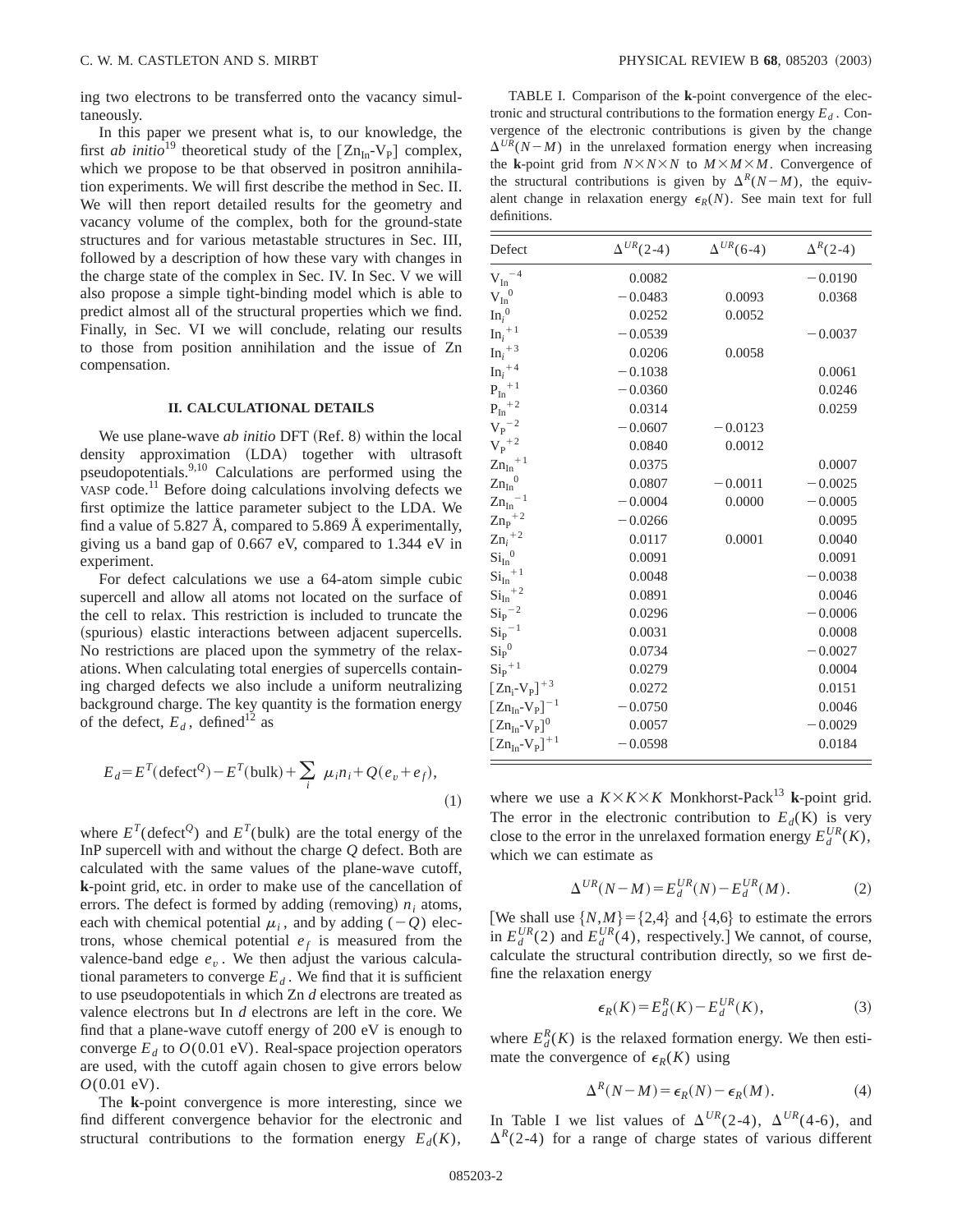defects in InP. We find that when atomic relaxations are ignored, a  $2\times2\times2$  **k**-point grid produces errors around *O*(0.01 eV), provided  $Q=0$  [column  $\Delta^{UR}(2-4)$  of Table I]. When  $Q \neq 0$ , however, we find that the error introduced by truncating at  $2 \times 2 \times 2$  increases with  $|Q|$ . Instead, a  $4 \times 4$  $\times$ 4 grid is required: column  $\Delta^{UR}(4-6)$  indicates that this is sufficiently converged. On the other hand, the relaxation energy  $\epsilon_R(K)$  converges faster; see column  $\Delta^R(2-4)$  in the table. Indeed,  $\epsilon_R(K)$  is converged for a  $2 \times 2 \times 2$  Monkhorst-Pack grid, for any value of *Q*. In other words the structural contribution to  $E<sub>d</sub>$  appears to converge faster with the **k**-point grid than the electronic contributions. This is largely due to a double cancellation of errors when we calculate  $\epsilon_R$ from values of  $E_d$  which already contain a cancellation of errors. It means that, although we should use a  $4 \times 4 \times 4$  grid to obtain an accurate value for  $E_d^R$ , we can save much calculation time by estimating  $E_d^R(4)$  as

$$
E_d^R(4) \approx E_d^{UR}(4) + \epsilon_R(2) = E_d^{UR}(4) + E_d^R(2) - E_d^{UR}(2). \tag{5}
$$

The resulting values of  $E_d^R(4)$  are converged to at least 0.02– 0.04 eV and usually to an order of magnitude or so better. Hence we do most relaxations with a  $2 \times 2 \times 2$  **k**-point grid, only checking key ones at  $4 \times 4 \times 4$ . Charge and electron localization function<sup>14</sup> (ELF) plots are, on the other hand, calculated using a  $4 \times 4 \times 4$  **k**-point grid at the  $2 \times 2 \times 2$  related structures.

#### **III. NEUTRAL** [Zn<sub>In</sub>-V<sub>P</sub>] **COMPLEX**

# **A. Formation and binding energies**

In order to calculate absolute values for the formation and binding energies we need to know the chemical potentials  $\mu_{\text{In}}$ ,  $\mu_{\text{P}}$ , and  $\mu_{\text{InP}}$ . Fully converged calculations for In, P (black phosphorus), and InP (the latter in its basic two-atom fcc cell) give the bulk values<sup>20</sup>  $-3.270$  eV,  $-6.028$  eV, and  $-9.728$  eV, respectively. For pure InP we have, at thermodynamic equilibrium,  $\mu_{\text{InP}} = \mu_{\text{In}} + \mu_{\text{P}}$ . In In-rich material we then have  $\mu_{\text{In}} = -3.270 \text{ eV}$ , leading to  $\mu_{\text{P}} = -6.459 \text{ eV}$ , while in P-rich material  $\mu_{\rm P}$ = -6.028 eV and hence  $\mu_{\rm In}$  $=$  -3.700 eV. We now use the values  $\mu_{\text{In}}$  = -3.485 eV and  $\mu_{\rm P}$ = -6.243 eV, corresponding to exactly stoichiometric conditions. Properly, doping with Zn should alter these  $\mu$ values, but even a Zn concentration of  $5 \times 10^{18}$  cm<sup>-3</sup> only corresponds to replacing 1 In in 2000 with Zn. We thus ignore the effect and use the fully converged bulk value  $-1.891$  eV for  $\mu_{\text{Zn}}$ .

Since we are primarily interested in strongly *p*-type material, we assume that the electron chemical potential lies at the valence-band edge, meaning that  $e_f = 0$ . Using fully relaxed calculations in the 64-atom simple cubic cell, we find that the most stable charge states of the  $Zn_{In}$  and  $V_P$  are  $-1$  and  $+1$ , respectively, while for  $[Zn_{In}-V_{P}]$  it is 0. The formation energies are  $E_d(Zn_{\text{In}}^{-1}) = 0.32 \text{ eV}, E_d(V_P^{+1})$ = 1.96 eV, and  $E_d([Zn_{In} - V_p]^0) = 1.89$  eV. For  $V_p$  we find a free vacancy volume of 7.2  $\AA^3$ , where we calculate only the volume of the tetrahedron formed by the four In surrounding the vacancy.  $V_P^{+1}$  is invisible to positrons, however, so the



FIG. 1. Structure of the supercell containing the neutral  $[Zn_{In}-V_{P}]$  complex. Atom types are dark gray, In; pale gray, P; black, Zn.

positron annihilation experiments detecting free  $V_P$  in semi-insulating<sup>1</sup> and *n*-type material<sup>4</sup> will correspond to  $V_P^0$ (volume 5.9  $\AA^3$ ) or  $V_P^{-1}$  (volume 4.7  $\AA^3$ ). More detailed results about  $V_{\rm p}$  and  $Zn_{\rm In}$  will appear elsewhere.<sup>15</sup>

We can evaluate the binding energy  $E_b$  of the complex as

$$
E_b([Zn_{In} - V_p]^0) = E_d(Zn_{In}^{-1}) + E_d(V_p^{+1}) - E_d([Zn_{In} - V_p]^0)
$$
\n(6)

This gives us a value of 0.39 eV, which agrees with the 0.1  $\rightarrow$  0.4 eV estimate from the positron annihilation experiments.<sup>3</sup>

#### **B. Structure**

In Fig. 1 we show the relaxed structure of the  $[Zn_{In}-V_{P}]$ complex in the  $Q=0$  charge state. The Zn<sub>In</sub> is bonded to three P atoms only and has relaxed back into a *DX*-like position in the same plane as those P atoms. The resulting Zn-P distances are 2.31 Å, which is almost identical to the 2.34 Å value we find for the shorter Zn-P distances in a similar DFT-LDA calculation for  $Zn_3P_2$  and various other Zn-P binary compounds.<sup>16</sup> The three In atoms on the other side of the  $V<sub>p</sub>$  have moved together slightly, giving three equal In-In distances of 3.69 Å, compared to an ideal LDA bulk nextnearest-neighbor distance of 4.12 Å. The Zn-In distance is rather longer than the bulk value, however, at 4.41 Å. This gives a volume for the vacancy of 7.58  $\AA^3$ , where we calculate the volume of the tetrahedron formed by the three In and the Zn, in analogy to our volume estimation for free vacancies. This volume for the complex is thus rather larger than that for the neutral or negative free  $V_P$ . In the remaining figures most of the atoms in the cell are omitted for clarity, and lines are drawn around the edges of the tetrahedron to guide the eye. In the case of Zn-In lines they do *not* represent bonds. This can be seen clearly by examining the ELF (Ref.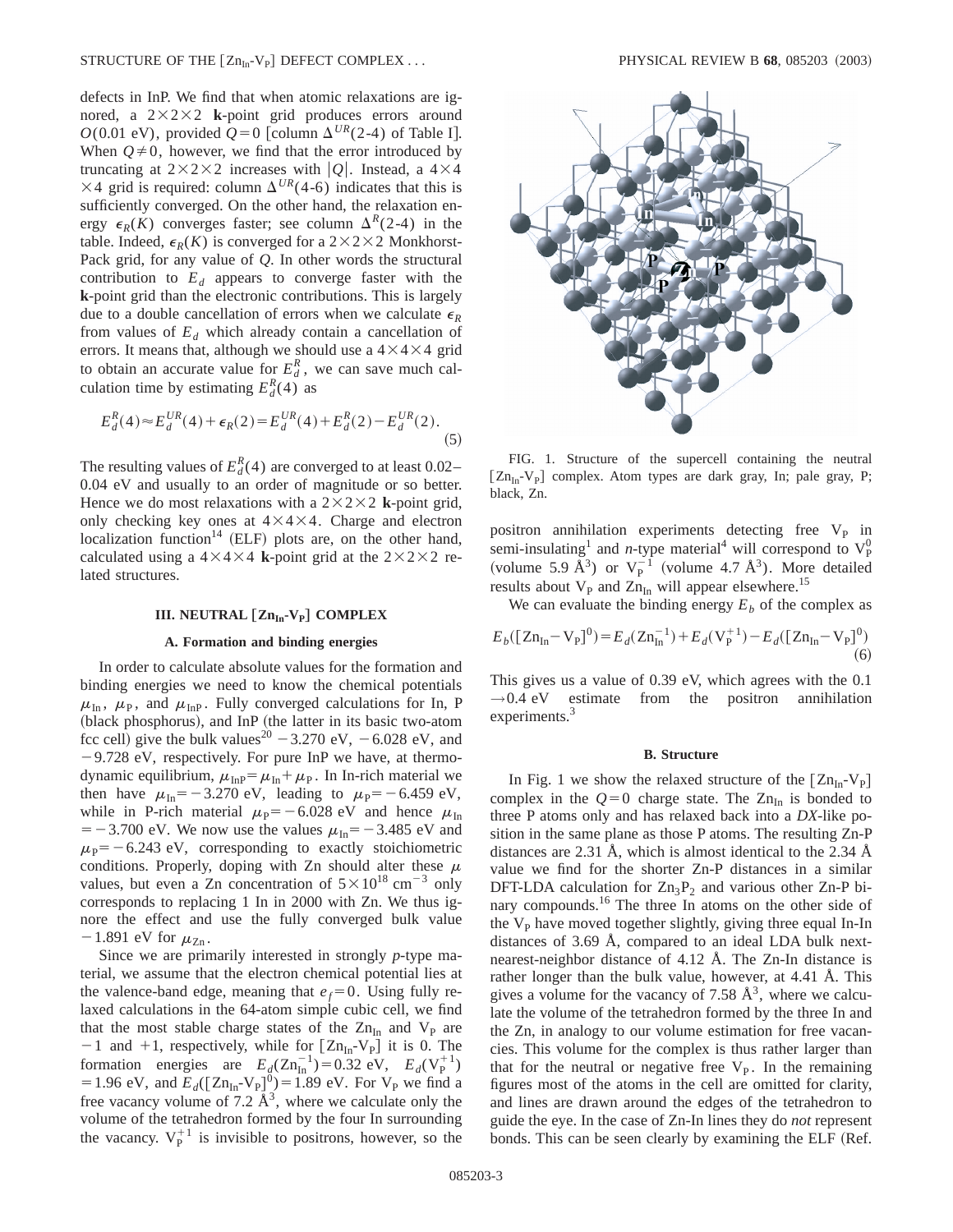

FIG. 2. (a) ELF plots for the neutral  $[Zn_{In}-V_{P}]$  complex. For clarity most atoms are omitted and the edges of the Zn-In tetrahedron are drawn. Note, however, that there are  $no$  Zn-In bonds.  $(a)$ ELF in a plane containing  $Zn$ , 1 In, and the  $(111)$  axis.  $(b)$  ELF in a plane containing Zn and 2 In.

14) plots in Fig. 2. The ELF is the ratio of the kinetic energy density at a particular point in space to the kinetic energy density in a homogenous electron gas of the same charge density, normalized to take values from 0 to 1. Hence a value of ELF close to 1 indicates a region of increased kinetic energy density, corresponding to increased electron localization: roughly, a region of chemical bonding. Here, we see ELF values close to 0 in the region between the Zn and In triangle, indicating that there is no bonding between them. Instead, the Zn has three  $s p^2$  hybrid orbitals bonded to the surrounding P, these bonds being filled. There is no density related to the Zn at all along the line perpendicular to the Zn-P plane  $[$ the  $(111)$  axis $]$ . This suggests that the single Zn

TABLE II. Transfer levels of  $[Zn_{In}-V_P]$ , in the 64-atom cell, relative to the valence-band edge.

| Level   | Energy            |
|---------|-------------------|
| $+6/+5$ | $-0.51$ eV        |
| $+5/+4$ | $-0.51$ eV        |
| $+4/+3$ | $-0.47$ eV        |
| $+3/+2$ | $-0.44$ eV        |
| $+2/+1$ | $-0.37$ eV        |
| $+1/0$  | $-0.32$ eV        |
| $0/-1$  | 0.50 eV           |
| $-1/-2$ | $0.70 \text{ eV}$ |
| $-2/-3$ | $0.95$ eV         |
| $-3/-4$ | $1.05$ eV         |
| $-4/-5$ | $1.19 \text{ eV}$ |
| $-5/-6$ | $1.18 \text{ eV}$ |

 $4p_z$  orbital left over from the formation of the  $sp^2$  hybrids is empty, a conclusion which will be confirmed in the following sections.

# **IV. STRUCTURE OF [Zn<sub>In</sub>-V<sub>P</sub>] AS A FUNCTION OF CHARGE STATE**

# **A. Bond lengths and vacancy volumes**

In Table II we give the positions of a number of transfer levels of the complex, covering the charge states  $+6$  $\rightarrow$  -6. Several of these levels lie within the valance or conduction bands when evaluated within this supercell, but this may change in larger supercells (or with the LDA band-gap problem), so some may still be relevant to real materials. On the other hand, the structures of these states, listed in Table III, are likely to be more accurate than the energies and it is trends within these structures which we wish to examine in this paper. We note first that the structures of all of the states are actually very similar. For all  $Q \ge -5$  the Zn lies in the *DX*-like position. The three In atoms remain unbonded to Zn, but both the In-In distances and the Zn-In distances shorten with increasing negative charge. This reduces the vacancy volume for each additional electron. Hence our calculations are in agreement with the conclusions of Slotte *et al.*, who found<sup>2</sup> that the effective volume was reduced when going from  $Q=0$  to  $Q=-1$ , and in disagreement with those of Mahony  $et$   $al$ , who found<sup>1</sup> the opposite. The specific volume we find for  $Q=-1$  (6.5 Å<sup>3</sup>) is a little larger than the calculated free vacancy volumes of  $5.9-4.7 \text{ Å}^3$  for the free vacancy but it is similar and the trend is certainly correct. The monotonic reduction in volume with number of electrons holds until  $Q=-5$ , when the Zn  $4p<sub>z</sub>$  orbital starts to be filled, leading at  $Q=-6$  to a non-*DX* position for the Zn atom, with the Zn-In distance only 1.6% longer than the In-In. The transfer level into this state lies 1.18 eV above the valence-band edge. With the LDA band gap being only 0.67 eV this places the level about 0.51 eV above the conductionband edge. This orbital also displays a negative *U* effect: the  $Q=-5$  structure—which lies half way between *DX* and non-*DX* forms—is thermodynamically unstable, so the trans-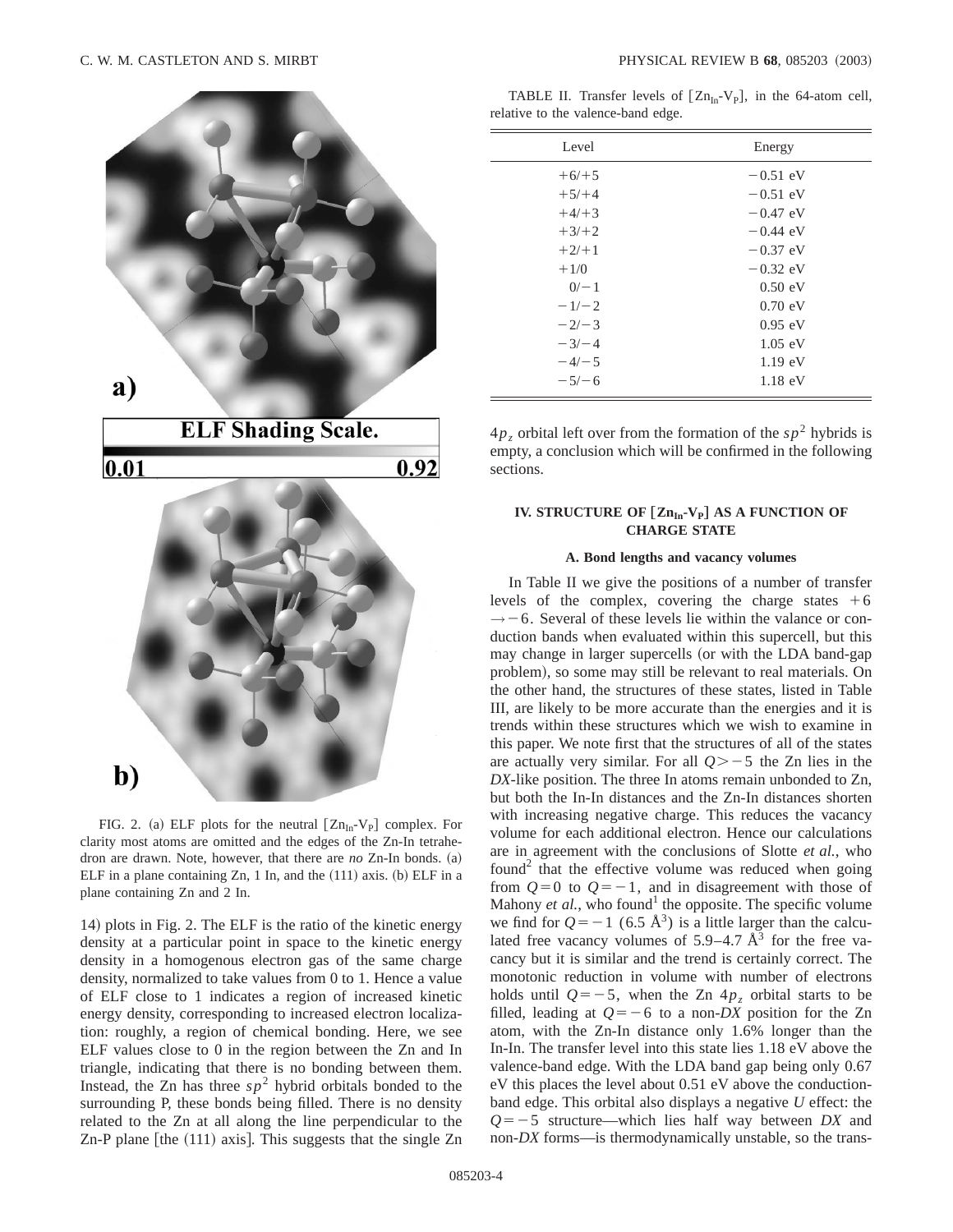### STRUCTURE OF THE @ZnIn-VP# DEFECT COMPLEX . . . PHYSICAL REVIEW B **68**, 085203 ~2003!

TABLE III. Geometry of the most stable form of  $[\text{Zn}_{\text{In}}\text{-V}_{\text{P}}]^{\mathcal{Q}}$  as a function of  $Q$ . Distances in  $\AA$ , volumes in  $\AA$ <sup>3</sup>. Most structures  $(Str.)$  found are symmetric  $(SY)$  (all In-In distances equal, all Zn-In distances equal.) Where the In-In (and likewise Zn-In) distances differ it is found that two remain equal  $[In-In(2)]$  and one is different  $\lceil \text{In-In}(1) \rceil$  by amount  $\Delta(\text{In})$ .  $\lceil \text{In-In}(1) \rceil < \lceil \text{In-In}(2) \rceil$  corresponds to the formation of a dimer (DM) and  $[In-In(1)] > [In$  $-In(2)$ ] to an antidimer (AD).

| Q              | $Zn-P$ | (1)  | Zn-In<br>(2) | (1)  | In-In<br>(2) | Volume | Str.      | $\Delta(\text{In})$ |
|----------------|--------|------|--------------|------|--------------|--------|-----------|---------------------|
| $+6$           | 2.29   |      | 4.97         |      | 4.95         | 14.36  | SY        |                     |
| $+5$           | 2.29   |      | 4.97         |      | 4.96         | 14.42  | SY        |                     |
| $+4$           | 2.29   |      | 4.98         | 4.97 |              | 14.49  | SY        |                     |
| $+3$           | 2.29   |      | 4.97         |      | 4.99         | 14.53  | SY        |                     |
| $+2$           | 2.29   |      | 4.99         | 4.97 |              | 14.57  | <b>SY</b> |                     |
| $+1$           | 2.30   |      | 4.69         |      | 4.36         | 10.86  | <b>SY</b> |                     |
| $\overline{0}$ | 2.30   |      | 4.41         |      | 3.69         | 7.58   | SY        |                     |
| $-1$           | 2.30   | 4.23 | 4.31         | 3.64 | 3.37         | 6.52   | AD        | 7.9%                |
| $-2$           | 2.31   | 4.13 | 4.20         | 3.52 | 3.19         | 5.81   | AD        | 10.3%               |
| $-3$           | 2.32   | 3.95 | 4.10         | 2.99 | 3.28         | 5.23   | DM        | 8.9%                |
| $-4$           | 2.32   |      | 3.96         |      | 3.08         | 4.85   | SY        |                     |
| $-5$           | 2.43   |      | 3.21         |      | 3.04         | 3.59   | SY        |                     |
| $-6$           | 2.51   |      | 2.99         | 2.95 |              | 3.09   | SΥ        |                     |

fer level  $-5/-6$  lies just below the  $-4/-5$  level. Hence we would anticipate instead a  $-4/-6$  level about 0.5 eV above the conduction-band edge. However, conclusions about levels this deep into a band are, of course, rather unreliable since the wave functions should be very delocalized. The main point is that the Zn  $4p<sub>z</sub>$  level lies some way above the In-dangling-bond-based levels, confirming the conclusion that it is empty for  $Q=+6 \rightarrow -4$ .

In addition to the general monotonic volume decrease, Jahn-Teller effects are apparent for  $Q=-1 \rightarrow -3$ , in which one In-In distance is shortened (dimerized) or lengthened (antidimerized) relative to the other two. These remaining In-In distances always remain equal to at least 0.001 Å.

In Table IV we show the various metastable structures (structural excitations) which we find. (An extensive search suggests that there are no other metastable structures besides these.<sup>21</sup>) The fact that the Zn  $4p<sub>z</sub>$  level lies well inside the conduction band is further underlined by the metastable structures seen for  $Q=-5$  and  $Q=-6$ . For both of these we find a *DX*-like metastable structure very similar to the ground-state structure of the  $Q=-4$  state. This indicates that one or two electrons (respectively) have been transferred from the complex into the conduction band, leaving the complex with an empty  $\text{Zn } 4p<sub>z</sub>$  and additional charge elsewhere in the supercell. The energy splitting between these *DX* and non-*DX* forms is therefore expected to change significantly (indeed, to switch over) in larger supercells where less defect level dispersion is seen. A similar effect is seen in the *Q*  $=+1 \rightarrow +4$  charge states, where a metastable structure is found which closely resembles the  $Q=0$  structure. Since the hole levels corresponding to these charge states lie below the valence-band edge, these structural excitations amount to exciting holes off the complex, leaving it in the  $Q=0$  charge

TABLE IV. Geometry of structural excitations of  $[\text{Zn}_{\text{In}}\text{-V}_{\text{P}}]^{\mathcal{Q}}$  as a function of *Q*. Energies are given relative to the energy of the most stable structures, as listed in Table III. See Table III also for the meaning of other columns and notation.

| $\overline{O}$ | Energy $Zn-P$ $Zn-In$ $In-In$<br>[eV] |      | (1)  | (2)  |                     | $(1)$ $(2)$ | Volume Str. |           | $\Delta(\text{In})$ |
|----------------|---------------------------------------|------|------|------|---------------------|-------------|-------------|-----------|---------------------|
|                |                                       |      |      |      |                     |             |             |           |                     |
| $+4$           | 1.00                                  | 2.30 |      | 4.44 |                     | 3.74        | 7.85        | <b>SY</b> |                     |
| $+3$           | 0.97                                  | 2.30 | 4.44 |      |                     | 3.76        | 7.91        | <b>SY</b> |                     |
| $+2$           | 0.93                                  | 2.30 | 4.44 |      |                     | 3.72        | 7.76        | <b>SY</b> |                     |
| $+1$           | 0.12                                  | 2.30 |      | 4.42 |                     | 3.71        | 7.67        | <b>SY</b> |                     |
| $-1$           | 0.011                                 | 2.30 |      |      | 4.29 4.27 3.41 3.50 |             | 6.57        | DM        | 2.7%                |
| $-1$           | 0.012                                 | 2.30 | 4.28 |      | 3.47                |             | 6.58        | <b>SY</b> |                     |
| $-2$           | 0.03                                  | 2.31 |      |      | 4.18 4.17 3.22 3.35 |             | 5.85        | DM        | 3.7%                |
| $-3$           | 0.02                                  | 2.31 |      |      | 4.05 4.10 3.41 3.06 |             | 5.26        | AD.       | 11.6%               |
| $-3$           | 0.05                                  | 2.31 |      | 4.08 |                     | 3.18        | 5.31        | <b>SY</b> |                     |
| $-5$           | 0.02                                  | 2.34 |      | 3.67 |                     | 3.05        | 4.32        | <b>SY</b> |                     |
| <sup>-6</sup>  | 0.19                                  | 2.34 |      | 3.63 |                     | 3.05        | 4.26        | <b>SY</b> |                     |

state, with additional charge elsewhere. (An equivalent structural excitation for  $Q=+5$  or  $+6$  has not been found presumably the excitation energy involved is too great for even metastability within this supercell.)

All of the other excited structures found in the calculations relate to various Jahn-Teller distortions and affect only the In-In and Zn-In bond lengths. They involve no significant changes in vacancy volume, Zn position, or electron occupancy of the complex (see next subsection). The energies involved are very small indeed: on or below the order of room-temperature thermal energies. Room-temperature experiments are therefore likely to see averages over these structures. Three possible structures are found to be stable: one In-In bond dimerized (the other two equal), one antidimerized, or all equal. How the symmetric structure comes to be stable despite the Jahn-Teller effect will be returned to in Sec. V. All three structures are found to be stable for *Q*  $=$  -1 and  $Q=-3$ , but for  $Q=-2$  the symmetric structure is not seen. For  $Q=0$  and  $+1$  we find only the symmetric structure.

The energy separations between these structures are beyond the limits of what we expect to resolve using only the  $2 \times 2 \times 2$  Monkhorst-Pack **k**-point grid together with Eq. (5). As a result we have recalculated the energies and structures of all of these states using a  $4 \times 4 \times 4$  **k**-point Monkhorst-Pack grid and, for some, even a  $6\times6\times6$  grid. We find that all of the structures reported in Tables III and IV remain stable, although the degree of dimerization or antidimerization changes in some cases. The order of stability for the three structures changes for  $Q=-1$  and  $Q=-3$ , however, and in all charge states they move closer to degeneracy. These changes are illustrated in Table V. The structural excitation energies are still smaller than the estimated accuracy levels of our formation energies. A further cancellation of errors does improve the accuracy (the excitation energies are differences of formation energies) but the separations remain so small that our prediction of the order of the excitations is not certain.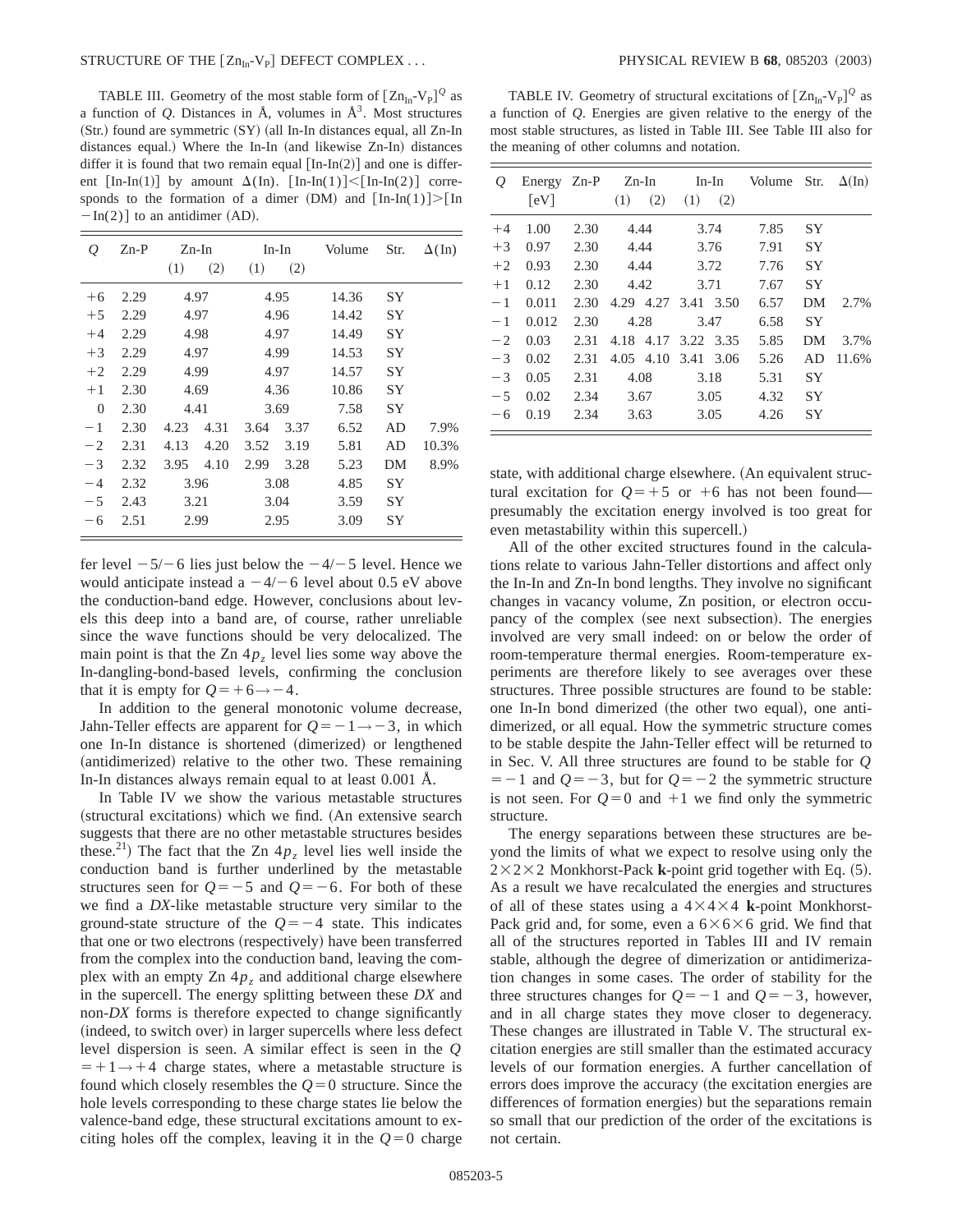TABLE V. *Ab initio* results for the lowest-lying structures (marked L.L.) of  $[Zn_{In} - V_p]^Q$  for  $Q = +2 \rightarrow -4$ , together with structural excitation energies in electron volts. DM=dimerized, SY  $=$  symmetric, and AD $=$  antidimerized.  $\cdot \cdot \cdot$  indicates that the structure is not stable.

|          | DΜ     | SY     | AD     |
|----------|--------|--------|--------|
| $+2$     |        | L.L.   |        |
| $+1$     |        | L.L.   |        |
| $\theta$ |        | L.L.   |        |
| $-1$     | L.L.   | 0.0004 | 0.0001 |
| $-2$     | 0.0002 |        | L.L.   |
| $-3$     | 0.0097 | 0.0104 | L.L.   |
| $-4$     |        | L.L.   |        |

# **B. Charge density differences**

In Fig. 3 we show the instantaneous change in charge density when an electron is added to (upper row) or removed from (lower row) the  $Q=0$  charge state. In other words, we first take the  $Q=0$  relaxed positions and calculate with the  $Q=-1$  or  $Q=+1$  total charge. We then subtract from this new charge density the original charge density from the relaxed  $Q=0$  calculation. The isocharge surfaces plotted are for 80%, 50%, and 20% of the peak value. It is clear that an electron added goes to a localized orbital on or near the In triangle. An electron removed, however, comes from a delocalized state. We note, however, that even for the 20% peak value isocharge surface for  $0/-1$ , the total charge enclosed corresponds to only 0.48 electrons. Hence, even for the *Q*  $=$  -1 charge state, most of the added electron has an apparently delocalized character. This is, however, a result of the use of a relatively small supercell: the In-In distance is 3.7 Å *within* the cell, but about 9.2 Å between cells. This produces a significant fake dispersion for the defect levels and means that the transfer levels given in Table II should not be trusted too heavily.

In Fig. 4 we show the 50% peak isocharge surface for the instantaneous charge density change upon adding or removing electrons from the symmetric structures for  $Q=+1, 0$ , and  $-1$ . The orbital filled when adding an electron to  $Q$  $=0$  and that emptied when removing an electron from  $Q$  $=$  -1 are essentially the same. Clearly  $Q=-1$  is a localized state of the  $[Zn_{In}-V_{P}]$  complex. Adding an electron to the  $Q=-1$  state gives a very similar shaped charge density the opposite spin state of the same orbital.

Removing an electron from  $Q=0$  empties a delocalized valence-band state, as can be anticipated from the transfer level being found inside the valence band in the previous section. However, adding an electron to the (fully relaxed)  $Q=+1$  fills an In triangle localized orbital, nonetheless. Clearly  $Q = +1$  also corresponds to a localized state of the complex.

Going beyond  $+1$  and  $-1$ , Fig. 4 also indicates a pattern which we in fact find for all charge states from  $+6$  to  $-6$ : the electrons added or removed at the transfer levels  $+2/11$ and  $+1/0$  come from essentially the same orbital, which we shall call  $\Phi_0$ . The same is also true for the orbitals corresponding to other transfer level pairs:  $0/-1$  and  $-1/-2$ , (labeled  $\Phi_1$ ),  $-2/-3$  and  $-3/-4$  (labeled  $\Phi_2$ ), and  $-4/$  $-5$  and  $-5/-6$  (labeled  $\Phi_3$ ). Rather than plot all of them we show only one example of each orbital (transfer level pair). For the first three of these orbitals the shape is best seen in a top view, looking down the (111) axis. This is shown in Fig. 5 for the symmetric, dimerized, and antidimerized structures. A clear relationship emerges: the dimer orbital for  $0/-1$  is very similar to the antidimer orbital for  $-2/-3$ . Likewise, the dimer orbital for  $-2/-3$  and the antidimer orbital for  $0/-1$  are the same. Furthermore, a symmetric combination (addition) of these two would give an orbital very much like that of the symmetric  $-2/-3$  orbital. An antisymmetric combination (subtraction) would give something similar to the symmetric orbital for  $0/-1$ , although in this case the similarity is not complete. This may



FIG. 3. Charge density difference plots for the  $[Zn_{In}$ -V<sub>P</sub> complex in the  $Q=0$  relaxed geometry, but with an extra electron added (upper row) or removed (lower row). Shown are isocharge surfaces for the charge density difference itself. The surfaces shown are for 80%, 50%, and 20% of the peak value.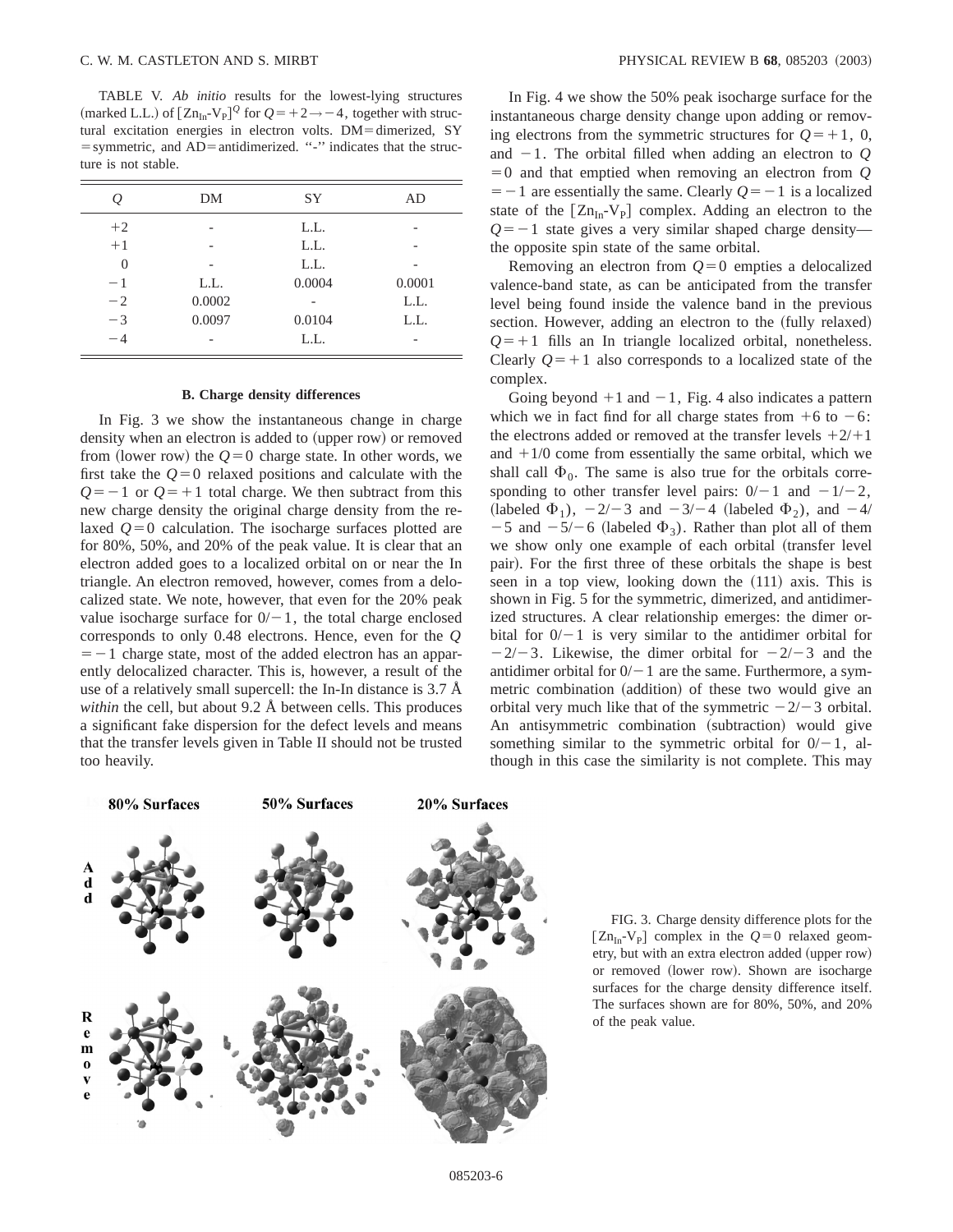

FIG. 4. 50% isosurface plots for charge density differences for adding (top row) and removing (bottom row) electrons from the  $Q=+1, 0$ , and  $-1$  relaxed structures for  $[Zn_{In}-V_P]$ .

be due to differences in the degrees of dimerization or perhaps to limitations in the calculation. Despite this, a clear relationship between the orbitals filled or emptied at these transfer levels in the three nearly degenerate structures is present and will be considered in more detail in Sec. V.

For the orbital  $\Phi_3$  (associated with  $-4/-5$  and  $-5/$  $-6$ ) we show a side view in Fig. 6. It is the Zn  $4p<sub>z</sub>$  orbital, as expected based upon the structures reported in the previous section. Confirming this now allows us to fully explain the volume dependence of the complex, as shown in Table III. The volume is reduced monotonically from  $Q=+2$  to  $Q=-6$ . For  $Q=-4 \rightarrow -6$  this is due simply to the change from *DX* to non-*DX*: as the Zn  $4p_z$  orbital fills up, the  $sp^2$ bonding to the P atoms is reorganized, with a normal  $sp<sup>3</sup>$ dangling bond developing. This can then bond on a more or less equal footing with the In dangling bonds. Then from  $Q=+2 \rightarrow -4$  the In-In distances are reduced as electrons enter the In dangling bonds, increasing the bonding between them. The volume reduction, however, is due only partly to this: partly it is due to the concurrent reduction in Zn-In



FIG. 5. Top views  $\lceil \text{down the} (111) \text{ axis} \rceil$  of the 50% isosurface plots for charge density differences corresponding to the transfer levels of  $[Zn_{In}-V_{P}]$  from  $Q=+2$  to  $-4$ , for the symmetric, dimerized, and antidimerized structures.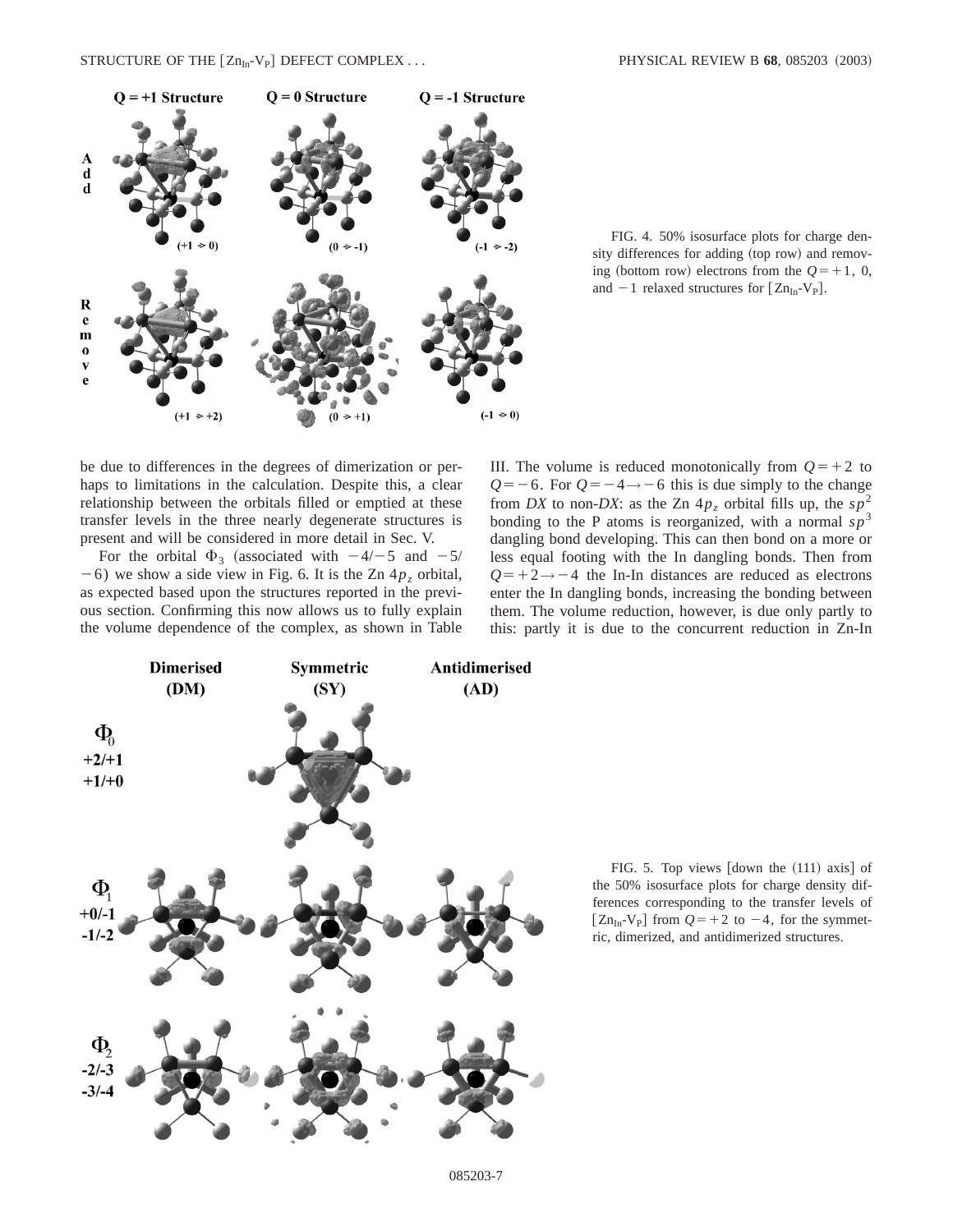

distances, even though no bonds form between the Zn and In until  $Q=-5$ . This reduction is electrostatic in origin. The empty Zn  $4p<sub>z</sub>$  orbital, together with the relatively high ionicity of the Zn-P bonds (see Fig. 2), leaves the positive Zn core slightly less well screened along the direction pointing towards the three In atoms. The negative charge on the In atoms, meanwhile, increases as electrons are added, so the Zn-In distance is reduced electrostatically. Thus the reduction in effective vacancy volume at the  $0/-1$  transfer level, observed in the positron annihilation studies of Slotte *et al.*, 2 is due to a combination of the In-In bonding and Zn-In electrostatic attraction, rather than to a *DX* to non-*DX* transition as might perhaps have been expected.

Regarding the other structures in Tables III and IV, we find that, as anticipated from the structures themselves, the orbitals filled by adding further electrons to  $[Zn_{In}-V_P]^{-6}$  or removing further electrons from  $[Zn_{In} - V_P]^{+2}$  are all delocalized. We show only one example in Fig. 6: namely, removing an electron from  $+5$ . The orbital emptied by removing an electron from the metastable shrunken structure of  $Q=+2$  $(a$ lso in Fig.  $6$ ) is identical to that associated with removing an electron from the ground structure of  $Q=0$ . This confirms the explanation given above of these shrunken structures in terms of holes excited off into delocalized valenceband states.

# **V. STRUCTURAL MODEL FOR THE**  $[Zn_{In}-V_P]$  **COMPLEX**

#### **A. Symmetry considerations**

Since, for  $Q \ge -5$ , the Zn is in a *DX*-like position and the Zn  $4p<sub>z</sub>$  is much higher in energy than the other orbitals involved, we omit it and base our model on the assumption that all additional electrons added (removed) from the complex go to (come from) the triangle of  $sp<sup>3</sup>$  hybrid dangling bonds on the In atoms. These start out life transforming as the  $0^+$  (*s*) and  $1^-$  (*p*) irreducible representations of the  $O_3$ group for the free atoms, which descend to the (onedimensional)  $A_1$  and (three-dimensional)  $T_2$  representations of the tetragonal group  $T_d$  when placed inside a zinc blende structured crystal. (See the level splitting diagram in Fig. 7.) The point group of a free vacancy (without the  $Zn$ ) is the same  $(T_d)$  and so the bound states inside the vacancy are known to also be described<sup>17</sup> by the same  $A_1$  and  $T_2$  representations of  $T<sub>d</sub>$ , giving a deep symmetric level and a threefold-degenerate excited level. (Jahn-Teller distortions lifting this degeneracy lead to the negative *U* effects for the free  $V_P$ .) In  $[Zn_{In}-V_P]$  the Zn further lowers the point group to  $C_{3v}$ . The  $A_1$  representation of  $T_d$  is projected onto the  $A_1$ 

FIG. 6. Side views of charge density difference plots for (a) the Zn  $4p<sub>z</sub>$  related orbital  $\Phi<sub>3</sub>$ filled at the  $-4/-5$  and  $-5/-6$  transfer levels, (b) the delocalized orbital emptied in removing an electron from  $Q=+5$ , and (c) the orbital emptied in removing an electron from the metastable shrunken structure for  $Q=+2$ .

representation of  $C_{3v}$ , while the  $T_2$  representation splits, giving a second  $A_1$  representation and a two-dimensional  $E$ representation. The two  $A_1$  representations can mix, so that the hybridization on the Zn is reorganized, to give the high (unoccupied) Zn  $4p<sub>z</sub>$  orbital observed in our calculations, plus a new totally symmetric level constructed primarily from the three remaining In dangling bonds. The *E* representation corresponds to a twofold-degenerate excited state, also constructed primarily from In dangling bonds. In the neutral state the lowest  $A_1$  level is full and the others are empty. For charge states  $Q=-1 \rightarrow -3$  this degeneracy must also be lifted, usually by a further structural Jahn-Teller effect. This can happen in two ways: via the formation of one stronger or one weaker bond, leading to the  $C_{1v}$  point group, or via a process reducing the symmetry to  $C_3$ , splitting the  $E$  level into  $l = \pm 1$  components. The latter requires a rigid rotation of the In triangle around the  $(111)$  axis, alternately shortening and lengthening the In-P bonds in the plane perpendicular to  $(111)$ . This is not likely to be favored, however, since the energy gained would be very small. Indeed, we do not see any tendency towards this in our *ab initio* structures.

For certain *Q* it is also possible for the degeneracies to be lifted by spin interactions. In the  $Q=-1$  state, where the In triangle contains three electrons, it would be possible to localize one electron on each In—making the lower  $A_1$  and  $E$ representations degenerate—and then form an  $S = \frac{3}{2}$  highspin state. This would require<sup>18</sup> the In  $sp<sup>3</sup>$  dangling bonds to be spatially rather small (localized) and hence local Coulomb interactions to be rather strong. This does not appear to be the case, however. In additional calculations using the local spin density approximation  $(LSDA)$  to search for it we find no evidence of such a state being stable. Similarly, in *Q*  $=$  -2, with four electrons present, an *S*=1 high-spin state could be formed in the half-filled  $T_2$ . Again, we find no indications that this is stable.

Instead, it seems that the symmetric structures for *Q*  $=$  -1  $\rightarrow$  -3 are stabilized by weak Coulomb interactions with no localization (beyond that to the In triangle itself.) We



FIG. 7. Irreducible representation splittings as symmetry is lifted from  $O_3$  to  $C_{1v}$  or  $C_3$ . For  $C_{1v}$  the dimer case is shown. For the antidimer the  $B_1$  level lies below the second  $A_1$  level.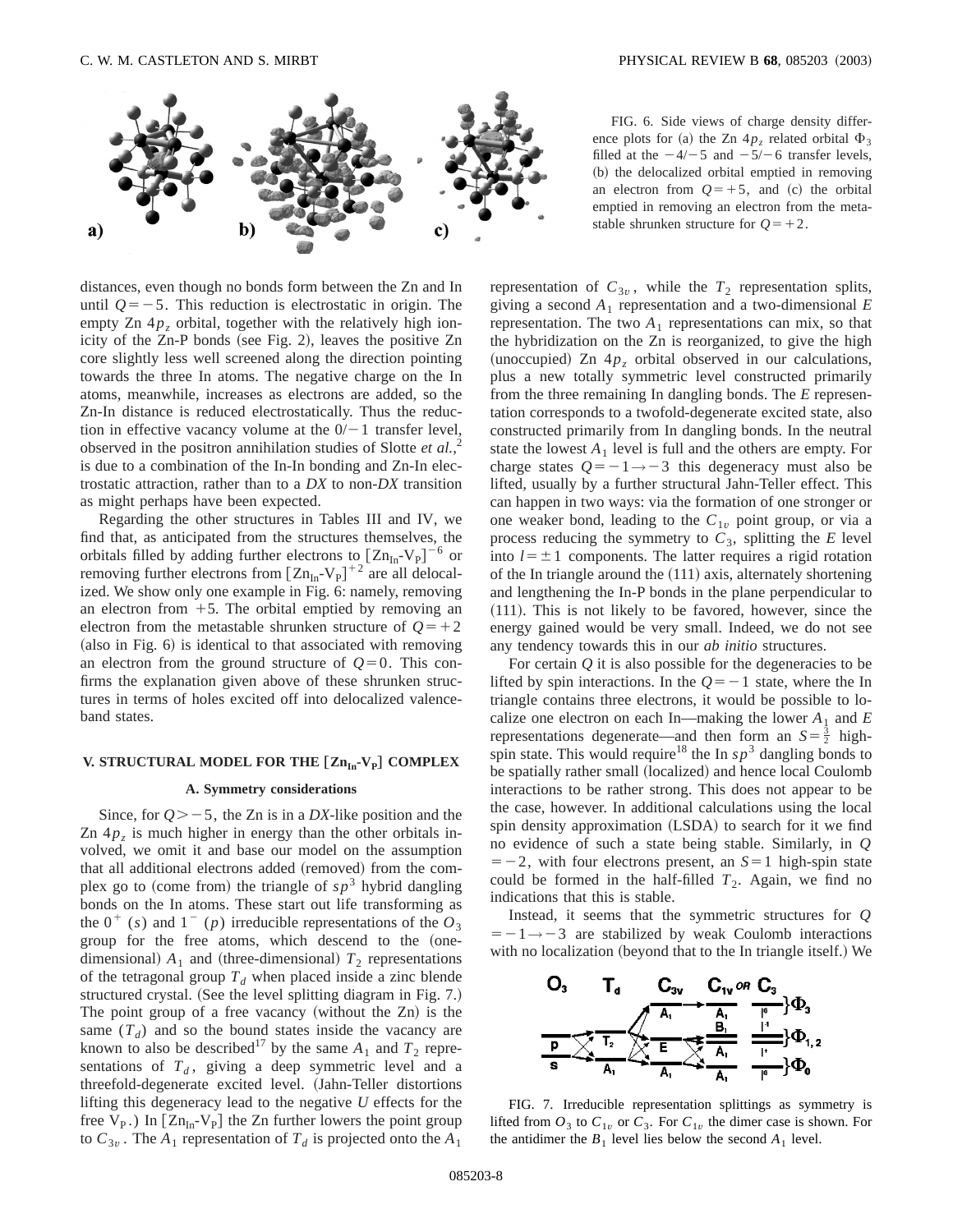can estimate the differences between the classical spatial overlaps of the three orbitals. Specifically, we take the charge contained in the overlap regions of the isocharge surfaces for charge density differences (as plotted in Figs.  $3-6$ ) renormalized to a whole electron to allow comparisons and evaluate what fraction of the charge overlaps classically. Using the 50% isocharge surfaces in Fig. 5, we find that the highest of these orbitals,  $\Phi_2$  (corresponding to transfer levels  $-2/-3$ and  $-3/-4$ ), has 58% more overlap with the lowest ( $\Phi_0$ , transfer levels  $+2/1$  and  $+1/0$ ) than the middle orbital  $(\Phi_1, 0/-1$  and  $-1/-2$ ) has with the lowest. (The overlap between the middle and highest is about 29 times larger again.) Using the 20% isocharge surface, where more of the actual charge is accounted for, but where the spurious defect level dispersion is starting to wash out the effect, we find that the lowest orbital has 62% more overlap with the highest than it has with the middle one. These numbers indicate that in the symmetric geometries the *E* level is split into orbitals having less and more overlap with the deep  $A_1$  level. These levels are thus split by Coulomb repulsion from the electrons filling the deep  $A_1$  level.

#### **B. Tight-binding model**

The Jahn-Teller behavior found in the *ab initio* studies can be explained using a simple tight-binding model. To do this we need only consider the leading-order effects of changes in the In-In distances. We make no assumptions yet about the form of the degenerate associated orbitals  $\phi_i$ , and we consider only the "hopping" overlap matrix elements  $t_{ij}$  which move electrons between the orbitals on  $\text{In}_i$  and  $\text{In}_i$ . The Hamiltonian is simply

$$
\hat{H} = \sum_{i,j;\sigma} -t_{i,j}c_{j,\sigma}^{\dagger}c_{i,\sigma},\tag{7}
$$

where  $c_{i,\sigma}^{\dagger}$  ( $c_{i,\sigma}$ ) creates (annihilates) a spin  $\sigma$  electron at *i*, the sums being over the three In atoms. We make the selection  $t_{23}=t+\delta$  and  $t_{12}=t-\delta/2=t_{13}$ . Hence  $\delta>0$  corresponds to forming a single  $In_2-In_3$  dimer (plus two antidimers) and  $\delta$ <0 to a single In<sub>2</sub>-In<sub>3</sub> antidimer (plus two dimers). (The  $-\delta/2$  terms balancing the  $+\delta$  allow direct comparisons between  $\delta$ >0, =0, and <0.) We omit Coulomb repulsion (we assume that  $U \ll t$ ) and also the spin-spin interactions which would lead to high-spin states. On the other hand, we will treat the symmetric structures as (potentially) metastable, thus implicitly assuming the presence of (at least) a vanishing Coulomb repulsion between the  $E$  levels and the deep  $A_1$  level. More importantly, we also omit elastic effects from the lattice. To leading order,  $\delta$  is linear in the change in In-In distance, but the elastic energy is quadratic. We can therefore write the elastic energy for an individual bond between In<sub>*i*</sub> and In<sub>j</sub> as  $\lambda \delta_{ij}^2 t$ , where  $\lambda$  is (related to) an elastic constant. Hence for both the dimer and antidimer states described above the elastic energy is  $\approx \lambda \delta^2 t$  $1+2\lambda(\delta/2)^2t=3\lambda\delta^2t/2$ . However, we omit this term at present, solving only Eq.  $(7)$ .

In the dimer case ( $\delta$ >0) the solution is

$$
E_0 = -\frac{1}{2} - \frac{\delta}{2} - \frac{F(\delta)}{2} \approx -2 - \frac{\delta^2}{6},
$$
  
\n
$$
E_1 = -\frac{1}{2} - \frac{\delta}{2} + \frac{F(\delta)}{2} \approx 1 - \delta + \frac{\delta^2}{6},
$$
  
\n
$$
E_2 = 1 + \delta,
$$
 (8)

in units of *t* [expansions to  $O(\delta^2)$  only], where

$$
F(\delta) = \sqrt{3}\sqrt{3 - 2\delta + \delta^2} \approx 3 - \delta + \frac{\delta^2}{3}.
$$
 (9)

We write the wave functions in the form  $\Phi = (a_1, a_2, a_3)$ where  ${a_i}$  are the coefficients of  ${\phi_i}$  in  $\Phi$ . The wave functions associated with  $E_0$ ,  $E_1$ , and  $E_2$  are thus

$$
\Phi_0 = \left(\frac{1+\delta - F(\delta)}{\delta - 2}, 1, 1\right) \approx \left(1 - \frac{\delta}{2} - \frac{\delta^2}{12}, 1, 1\right),
$$
\n
$$
\Phi_1 = \left(\frac{1+\delta + F(\delta)}{\delta - 2}, 1, 1\right) \approx \left(-2 - \delta - \frac{2\delta^2}{3}, 1, 1\right), \quad (10)
$$
\n
$$
\Phi_2 = (0, 1, -1),
$$

respectively. (Normalization is omitted for clarity.) Hence, the ground state  $E_0$  is totally bonding (an  $A_1$  irreducible representation of  $C_{1v}$ ), but has more weight upon the dimerized  $In_2-In_3$  bond, thus corresponding to a dimer bonded to the single-site  $In<sub>1</sub>$ . This is a very different result to that obtained<sup>6,7,15</sup> for the free  $V_{P}$ , where the lowest-lying state was totally symmetric with equal weight on all sites. This new result for  $[Zn_{In}-V_{P}]$  indicates that a dimer (or antidimer) may form even with only one electron present and no degeneracy. (The Jahn-Teller theorem does *not* state that symmetry *cannot* be reduced in the absence of degeneracy.) This possible symmetry lowering is weak, however: the energy gained is only  $\sim \delta^2$ , the same order as the elastic energy lost. It comes about because the dimerization or antidimerization breaks the *E* irreducible representation of  $C_{3v}$  up into a  $B_1$ and a further  $A_1$  representation of  $C_{1v}$ . This new  $A_1$  representation can mix with the other ones, leading to a weak gain in energy, even though the Jahn-Teller theorem does not actually require it here. Taking elastic energy into account, the total energy of the dimer structure for  $Q=+1$  (with one electron) is

$$
E^{Q=+1} = -\frac{t}{2} [1 + \delta + F(\delta) - 3\lambda \delta^2].
$$
 (11)

Taking the derivative of  $E^{Q=+1}$  with respect to  $\delta$  we find that the lowest-energy solution has  $\delta$  > 0 (is dimerized) as long as  $0<\lambda<0.17$ . This appears to correspond to a weak value of the elastic constant. For  $Q=-1 \rightarrow -3$  a stable dimer state exists for any value of  $\lambda$  and has a lower energy than the symmetric structure. Our DFT calculations indicate that the case of  $[Zn_{In}-V_P]$  in InP is near to this critical value of  $\lambda$ =0.17: if we do the relaxation using a 4 $\times$ 4 $\times$ 4 **k**-point grid, we do not find a stable dimer or a stable antidimer. However, if we use the less accurate  $2 \times 2 \times 2$  **k**-point grid,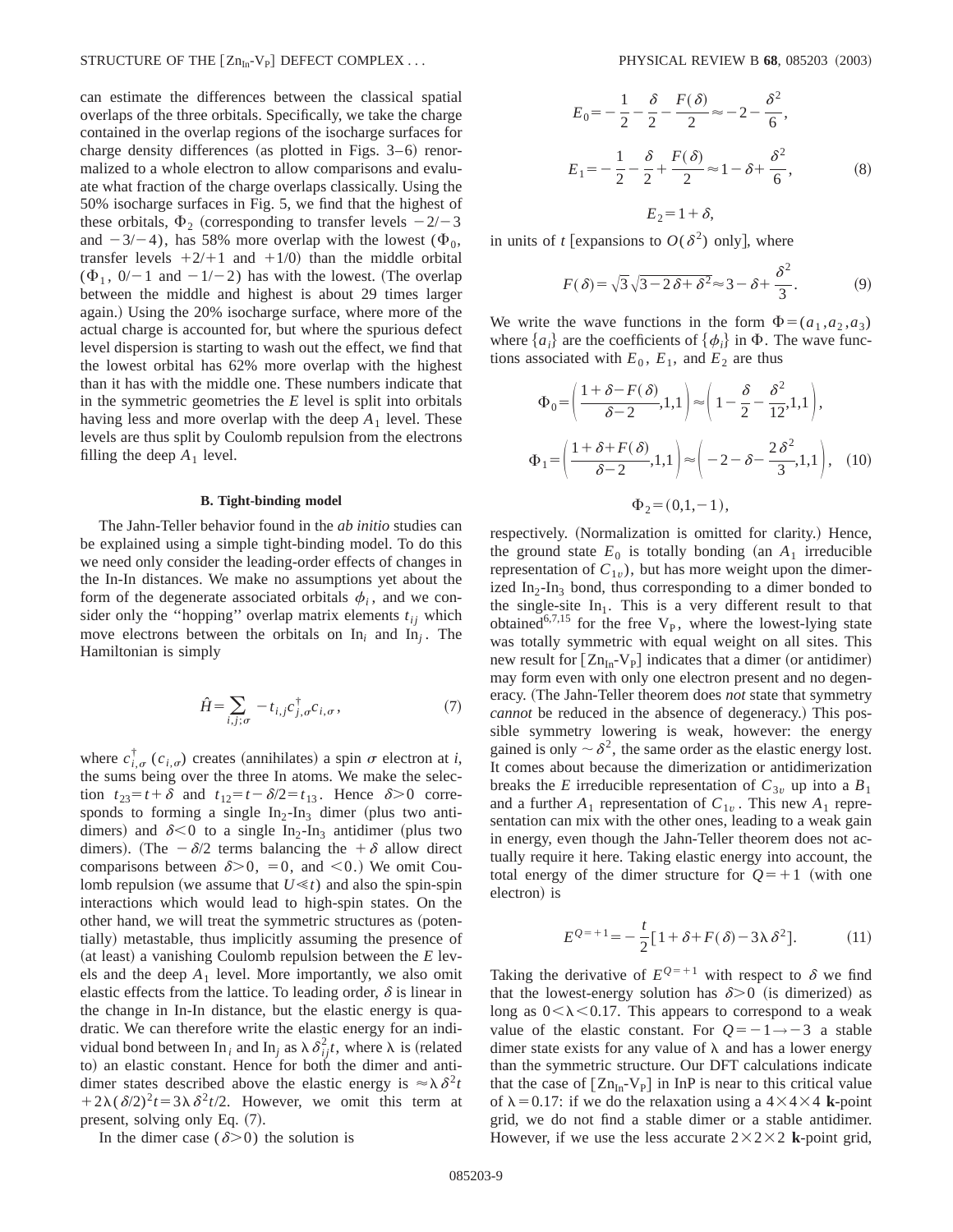

FIG. 8. Sketch of the wave functions anticipated for the three structures of  $[Zn_{In}-V_{P}],$  based upon the model (DM=dimerized,  $SY = symmetric$ ,  $AD = antidimerized$ .

we do indeed find a nonsymmetric structural ground state for  $Q=+1$ —namely, a 2.1%-dimerized structure, with the symmetric structure an excitation 0.002 eV above. For  $Q=0$  we never find stable dimerized or antidimerized structures.

Turning to the model excitations for the dimer structure,  $E_1$  also corresponds to an In<sub>2</sub>-In<sub>3</sub> dimer (another  $A_1$  representation), but now antibonded to the single site, upon which most of the weight is placed.  $E_2$  is an antibonded dimer (an antidimer—a  $B_1$  irreducible representation of  $C_{1v}$ ) with no weight at all on the single site. For the antidimer structure  $(\delta \leq 0)$  the ground state remains the same (at least for small  $\delta$ ) but there is less weight on the dimer bond and more on the single site. Also, the order of the excitations is reversed, with the antidimer state  $(E_3$  above) becoming the lower of the two. If we now assume a form for  $\phi_i$  related to  $sp^3$ hybrids, we can see what sort of charge densities we expect to see for the  $\Phi_i$ , as sketched in Fig. 8.

In the case of the excitations for the symmetric structure, we find

$$
\Phi_{1,2} = \Phi_{\pm} = (1, e^{\pm 2\pi i/3}, e^{\pm 4\pi i/3}),\tag{12}
$$

with the two being, of course, degenerate. Unfortunately, describing the lifting of this degeneracy as a result of Coulomb and elastic effects (the two will almost certainly combine) lies well outside the scope of this model or paper. Hence what is shown in the figure is just the two alternatives with  $C_3$  symmetry and three nodelike planes, based upon the form of  $\Phi_{\pm}$ . The one with low charge density along the In-In lines is likely to have a smaller overlap with—and hence Coulomb repulsion from—the symmetric  $E_0$  ground state. Hence it has been drawn as the lower of the two excitations. This cannot be predicted with more certainty upon the basis of the current model calculation, however.

With the obvious exception of the excitations for the symmetric structure, the similarity between the model charge densities in Fig. 8 and the *ab initio* charge densities in Fig. 5

TABLE VI. Model predictions for the lowest-lying structures (marked L.L.) of  $[Zn_{In} - V_p]^{\mathcal{Q}}$ , together with structural excitation energies to leading order in  $\delta$ , for occupancies of from zero to six electrons (No.  $e^-$ ). DM=dimerized, SY=symmetric, and AD  $=$  antidimerized.

| No. $e^-$        | Q                | DM                                                                         | SY                     | AD                                   |
|------------------|------------------|----------------------------------------------------------------------------|------------------------|--------------------------------------|
| $\boldsymbol{0}$ | $+2$             |                                                                            | L.L.                   |                                      |
| 1                | $+1$             | L.L.                                                                       | $\frac{\delta^2 t}{6}$ | $\frac{\delta^3 t}{9}$ $2\delta^3 t$ |
| 2                | $\boldsymbol{0}$ | L.L.                                                                       | $rac{\delta^2 t}{3}$   | $\frac{2}{9}$                        |
| 3                | $-1$             |                                                                            | $\delta t$             | L.L.                                 |
| 4                | $-2$             | $\frac{\delta^2 t}{6}$<br>$\frac{\delta^2 t}{3}$<br>$\frac{\delta^2 t}{6}$ | $2\delta t$            | L.L.                                 |
| 5                | $-3$             |                                                                            | $\delta t$             | L.L.                                 |
| 6                | $-4$             |                                                                            | L.L.                   |                                      |

is clear. We are indeed seeing the predicted combinations of one-electron orbitals from the three In dangling bonds, controlled by Jahn-Teller effects which the model can also predict.

Using Eq.  $(9)$  we can now evaluate the energy of the symmetric, dimerized, and antidimerized states for each value of electron filling and compare them. For example, with five electrons present  $([Zn_{In}-V_{P}]^{-3})$  the symmetric state has energy  $-t$ , the dimerized state has energy  $-t(1)$  $+ \delta$ , and the antidimerized state has energy  $(-t/2)$  $[1+\delta]$  $+F(\delta) \approx -t(1+\delta+\delta^2/6)$ . Hence the lowest is the antidimer, with the dimer as an excitation only  $\sim \delta^2 t/6$  higher, and the symmetric state lies  $\sim \delta t$  higher still. Comparing to Table V we indeed see that the antidimer is the most stable, followed by the dimer, with the symmetric structure the least stable. Table VI shows the leading terms in these excitation energies for fillings of from zero to six electrons. Since both elastic and Coulomb energies favor the symmetric structure, we anticipate only the symmetric structure for  $Q=+2$  and  $-4$ , as observed. We also anticipate that the excitation energies for the symmetric forms will be lower than those indicated in the table. We find that for one or two electrons the dimerized structure is the most stable, closely followed by the antidimerized structure. For three, four, or five electrons we expect the antidimerized structure to be the lowest, with the symmetric structure always the least stable. The agreement with the *ab initio* results is very close—the only real exception is that for  $Q=-3$  our *ab initio* calculations found the dimerized state to be slightly more stable than the antidimerized. The *ab initio* energy difference was tiny, however, over an order of magnitude less than the accuracy anticipated from such a calculation. On the other hand, the model does predict that the symmetric structure is at its least stable for charge  $Q=-2$  and this is indeed the only charge state for which we are unable to find the symmetric structure using DFT.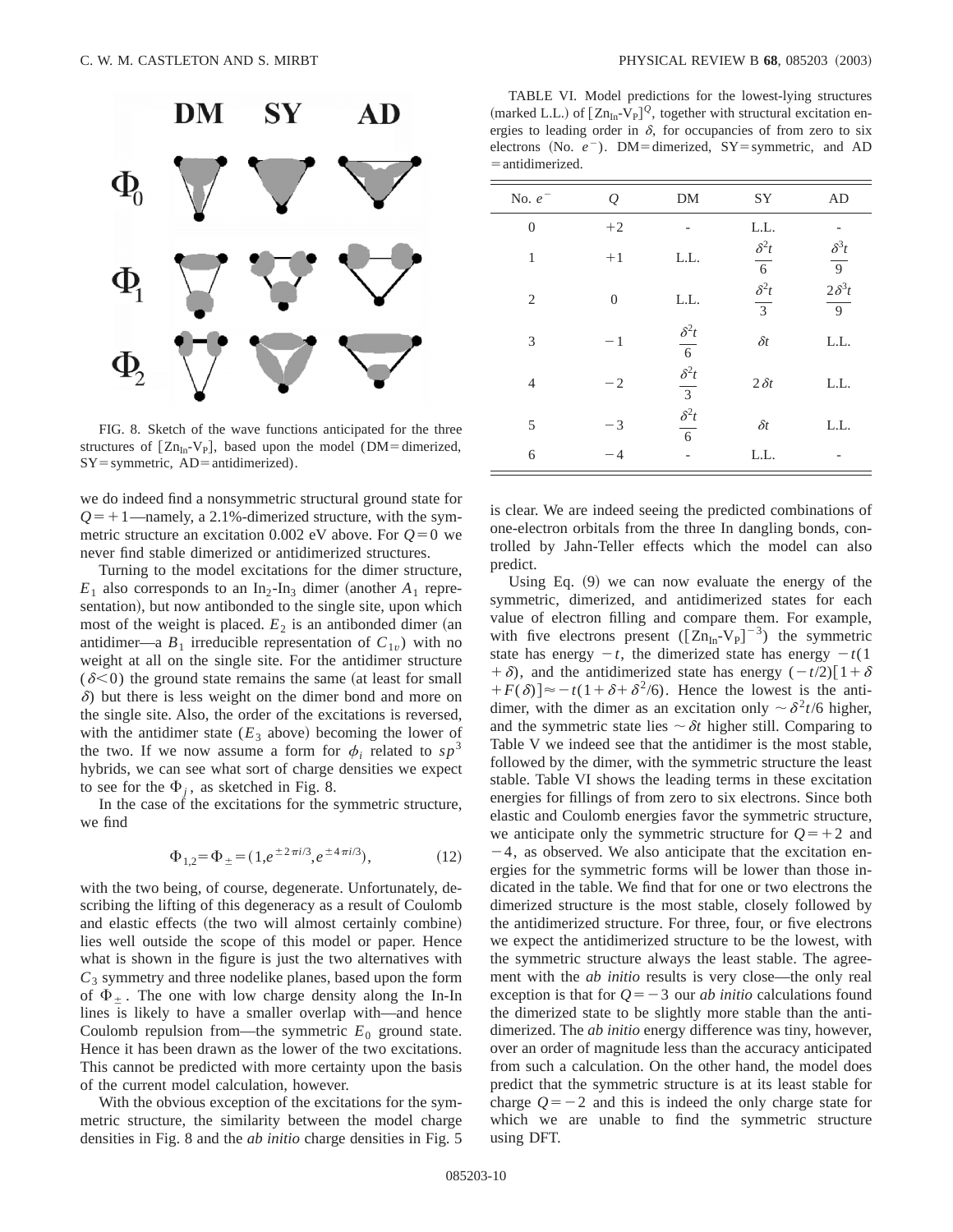# **VI. CONCLUSIONS**

We have calculated the structure and transfer levels of the  $[Zn_{In}-V_{P}]$  complex using *ab initio* DFT methods and have presented detailed results for the dependence of the structure and structural excitations upon the charge state of the complex and hence upon the Fermi level. We found that, for all charge states below  $-5$ , the Zn atom lies in a *DX* position,  $s p<sup>2</sup>$  hybridized, with an empty  $4p<sub>z</sub>$  orbital directed towards the In triangle and very constant bond lengths to the surrounding P atoms. Electrons added (below  $Q=-5$ ) go into localized orbitals built from the three In dangling bonds thus reducing the In-In distances with each added electron. We also found that there is a simultaneous reduction in the Zn-In distances, which is electrostatic in origin. This was due to the increased charge on the In triangle and the weaker screening of the  $Zn$  core along  $(111)$  owing to the empty  $Zn$ 4*pz* orbital. The combination of these effects leads to a systematic reduction in the effective vacancy volume of the complex for charge states from  $Q=+2\rightarrow-4$ . This is in spite of the fact that the *DX* structure of the complex remains stable with rising Fermi level right up until a  $-4/-6$ negative-*U* transfer level, about 0.5 eV into the conduction band. For charge states  $Q=-1 \rightarrow -3$  we also found complex Jahn-Teller behavior, with up to three different stable structures—symmetric, dimerized, and antidimerized which are all very close to degeneracy. For  $Q=-1$  the most stable structure (just) is dimerized, while it is antidimerized for  $Q=-2$  and  $-3$ .

In addition, we have presented a simple tight-binding model which is able to predict and explain all of the structural properties of the complex, including the existence of three possible nearly degenerate structures for  $Q=-1$  $\rightarrow$  -3. Such a near degeneracy between dimer and antidimer structures has not been seen for the free  $V_{\rm P}$  and this too the model can predict: the same model applied to  $V_P^{-1}$ , for example, shows a separation between dimerized and antidimerized structures on the order of  $\delta$ , compared to  $\delta^2$  here for  $[Zn_{In}-V_P]$ . (Details of these calculations will be presented elsewhere.<sup>15</sup>) Success with such a simple model is very pleasing and may in the future even help to narrow the range of initial configurations required when searching for structural minima in similar *ab initio* calculations.

Comparing our results to those obtained from positron annihilation experiments, we, as they, find that the most

- \*Present address: Material Physics, Kungliga Techniska Högskolan, 229 KTH-Electrum, 16440 Kista. Electronic address: Christopher.Castleton@fysik.uu.se
- <sup>1</sup> J. Mahony, P. Mascher, and W. Puff, J. Appl. Phys. **80**, 2712  $(1996).$
- <sup>2</sup> J. Slotte, K. Saarinen, A. Salmi, S. Simula, R. Aavikko, and P. Hautojarvi, Phys. Rev. B 67, 115209 (2003).
- $3K$ . Saarinen (private communication).
- <sup>4</sup>M. Alatalo, H. Kauppinen, K. Saarinen, M. Puska, J. Mkinen, P. Hautojarvi, and R. Nieminen, Phys. Rev. B 51, 4176 (1995).
- ${}^{5}$ R. Jansen, Phys. Rev. B 41, 7666 (1990).
- 6M. Alatalo, R. Nieminen, M. Puska, A.P. Seitsonen, and R.

stable charge state of the  $[Zn_{In}-V_P]$  complex is  $Q=0$  in *p*-type material. We find a binding energy of 0.39 eV which is also in the range anticipated. Regarding the structure of the complex, we find a larger effective vacancy volume than that of the free  $V_{\rm p}$  and upon excitation to the  $-1$  charge state we see a reduction in volume of about 14%. Hence we are in agreement with the conclusions<sup>2</sup> of Slotte *et al.* rather than those<sup>1</sup> of Mahony *et al.* regarding the sign of the volume change at the  $0/-1$  transfer level. Regarding the positron lifetimes themselves, the link between them and our calculated tetrahedron volumes is not direct, but our 14% volume change appears in good agreement with the 15%–20% reduction in measured positron lifetimes between the two structures, even though our calculated volume for the free vacancy itself is slightly smaller again. At 0.50 eV our position for the transfer level within the gap is a little high, but as was noted, these transfer levels are not reliable since the supercell is too small. Further studies of the complex in larger cells are required to check how this affects the position of the transfer levels, but our results seem otherwise to be in very good agreement with the experiments.

Regarding the issue of compensation, our results confirm that, should free  $V_P$  somehow be present in heavily Zndoped InP, they would indeed form stable complexes with Zn. However, the formation energy we find for  $V_p$  is 1.96 eV, which is still rather large. Even for a phosphorus atom neighboring a Zn dopant the effective formation energy is  $1.96-0.39=1.57$  eV, which is not small. The positron annihilation experiments clearly demonstrate that at least some  $V<sub>p</sub>$  are present in heavily Zn-doped Czochralski-grown InP. However, the lack of a low formation energy leaves it unclear whether, and perhaps unlikely that,  $V<sub>p</sub>$  generation is the primary cause of compensation in InP:Zn. On the other hand, our DFT results indicate that the formation of  $[Zn_{In}-V_{P}]$ complexes from existing  $Zn<sub>In</sub>$  and  $V<sub>P</sub>$  is certainly *not* responsible for compensation: starting with fully ionized Zn, the complex forming reaction is

$$
Zn_{In}^{-1} + V_P^{+1} \Leftrightarrow [Zn_{In} - V_P]^0,\tag{13}
$$

in which no free electrons or holes are created or absorbed. The compensation issue here has to do with the formation of the phosphorus vacancies in the first place and is not affected by the subsequent formation of the  $[Zn_{In}-V_{P}]$  complex. Fully understanding the issue of carrier compensation in InP:Zn from an *ab initio* point of view may thus require more work.

Virkkunen, Phys. Rev. B 47, 6381 (1993).

- ${}^{7}$ A.P. Seitsonen, R. Virkkunen, M. Puska, and R. Nieminen, Phys. Rev. B 49, 5253 (1994).
- <sup>8</sup>W. Kohn and L. Sham, Phys. Rev. **140**, A1133 (1965).
- $^{9}$ D. Vanderbilt, Phys. Rev. B 41, 7892 (1990).
- 10G. Kresse and J. Hafner, J. Phys.: Condens. Matter **6**, 8245  $(1994).$
- <sup>11</sup>G. Kresse and J. Furthmuller, Comput. Mater. Sci. 6, 15 (1996).
- 12Adapted from S.B. Zhang and J. Northrup, Phys. Rev. Lett. **67**, 2339 (1991).
- <sup>13</sup>H. Monkhorst and J. Pack, Phys. Rev. B **13**, 5188 (1976).
- $14$ B. Silvi and A. Savin, Nature (London) 371, 683 (1994).